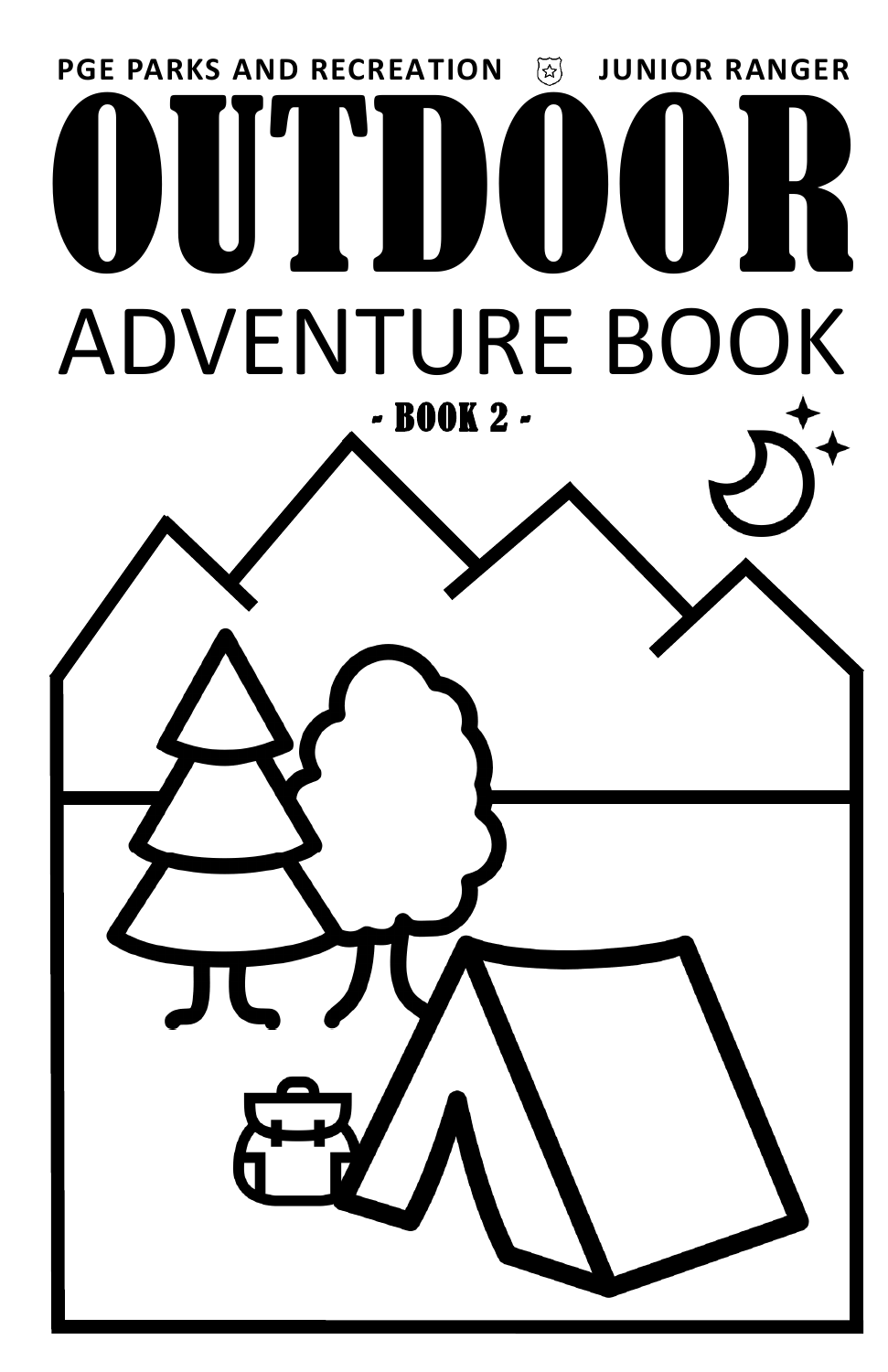Jr. Ranger! Welcome Back  **Have you ever wondered, "Who lives under that log?"**

Or, "How old is the log compared to that tree?" And, "What I could use it for?" If these questions make your Junior Ranger badge itch, then this activity book is for you.

By now, you know about Portland General Electric's parks. It is time to roll up your sleeves, get out your hiking shoes, put on your adventure hat and really soak up the outdoors.

Ready to dig in? Let's go!



#### **Earn your Junior Ranger adventure pen!**

Kids 5 years old and older can earn a Junior Ranger adventure pen while discovering the natural world. Use this activity book as your ticket to adventure!



Complete at least six of the eight activities, then take your book to one of our campgrounds or email photos of your completed book to receive your prize:

**PGEParks@pgn.com** 

**Campgrounds close seasonally.**  Visit **PortlandGeneral.com/ Parks** for dates and reservations.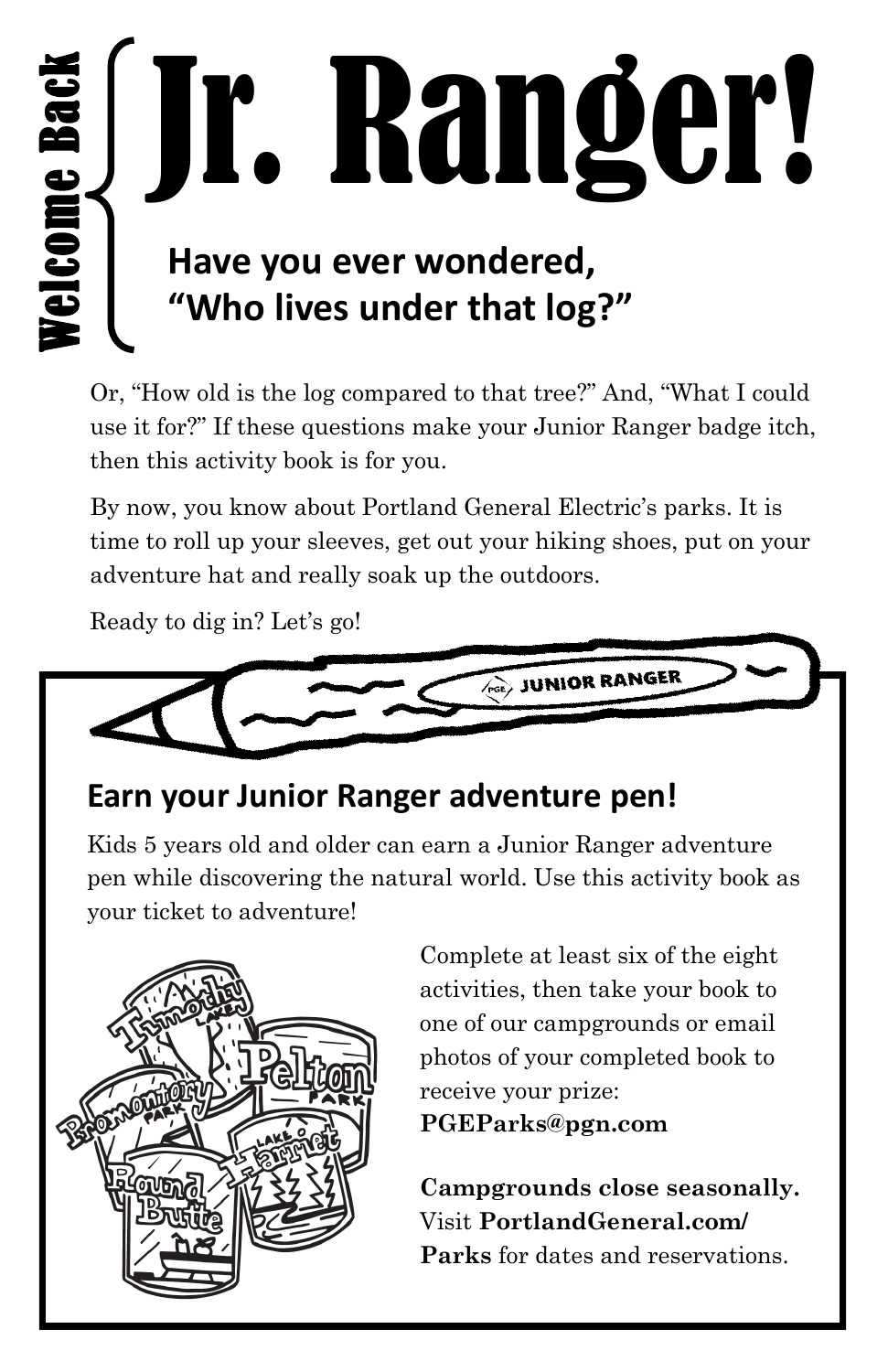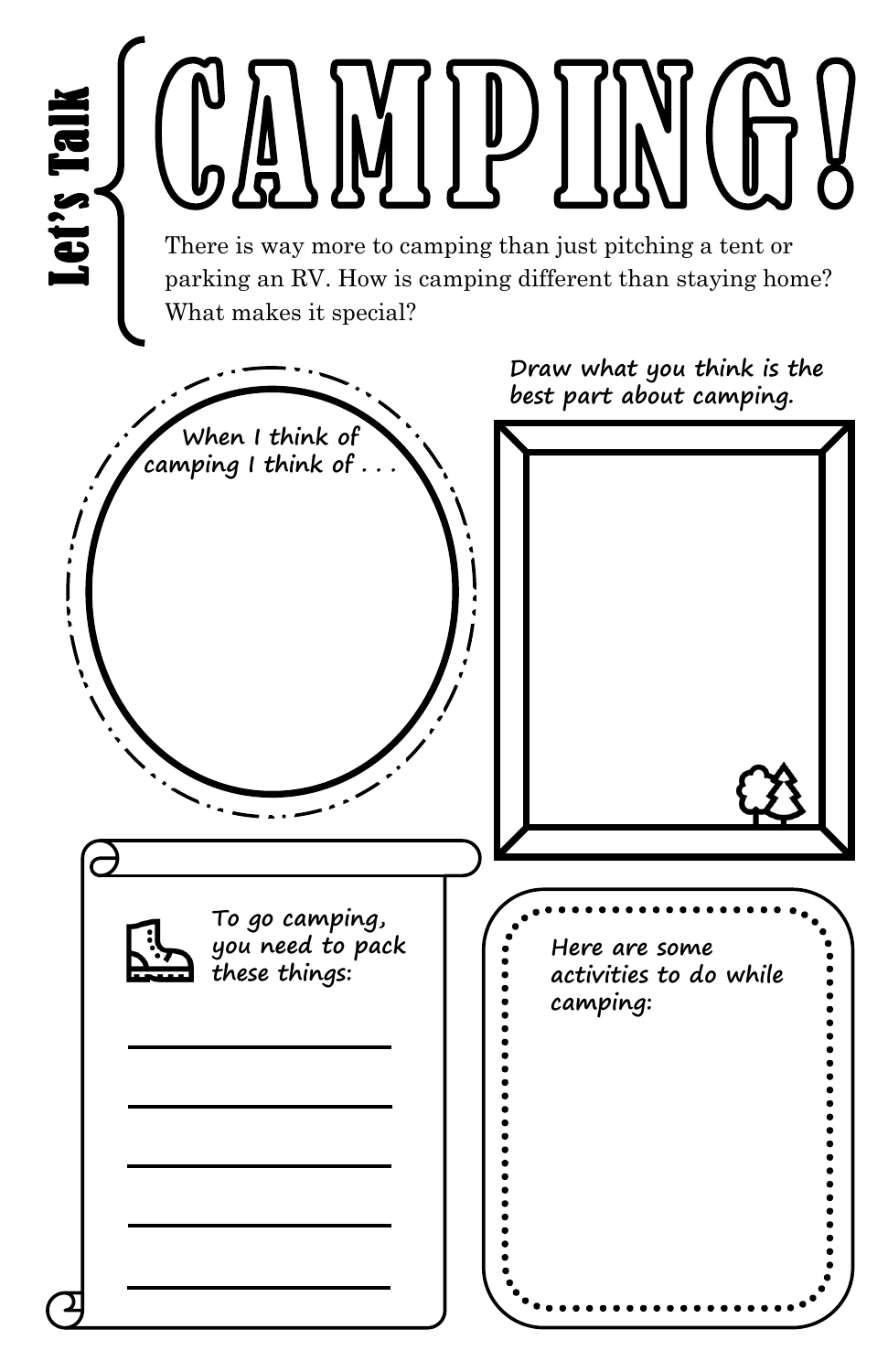### Nature Rulers

How tall are you compared to a butterfly? How many worms long is your hand? Find something in nature that is 1 inch long and write it on the blank below. Do the same for 2 to 6 inches.

Use your new nature ruler to measure!

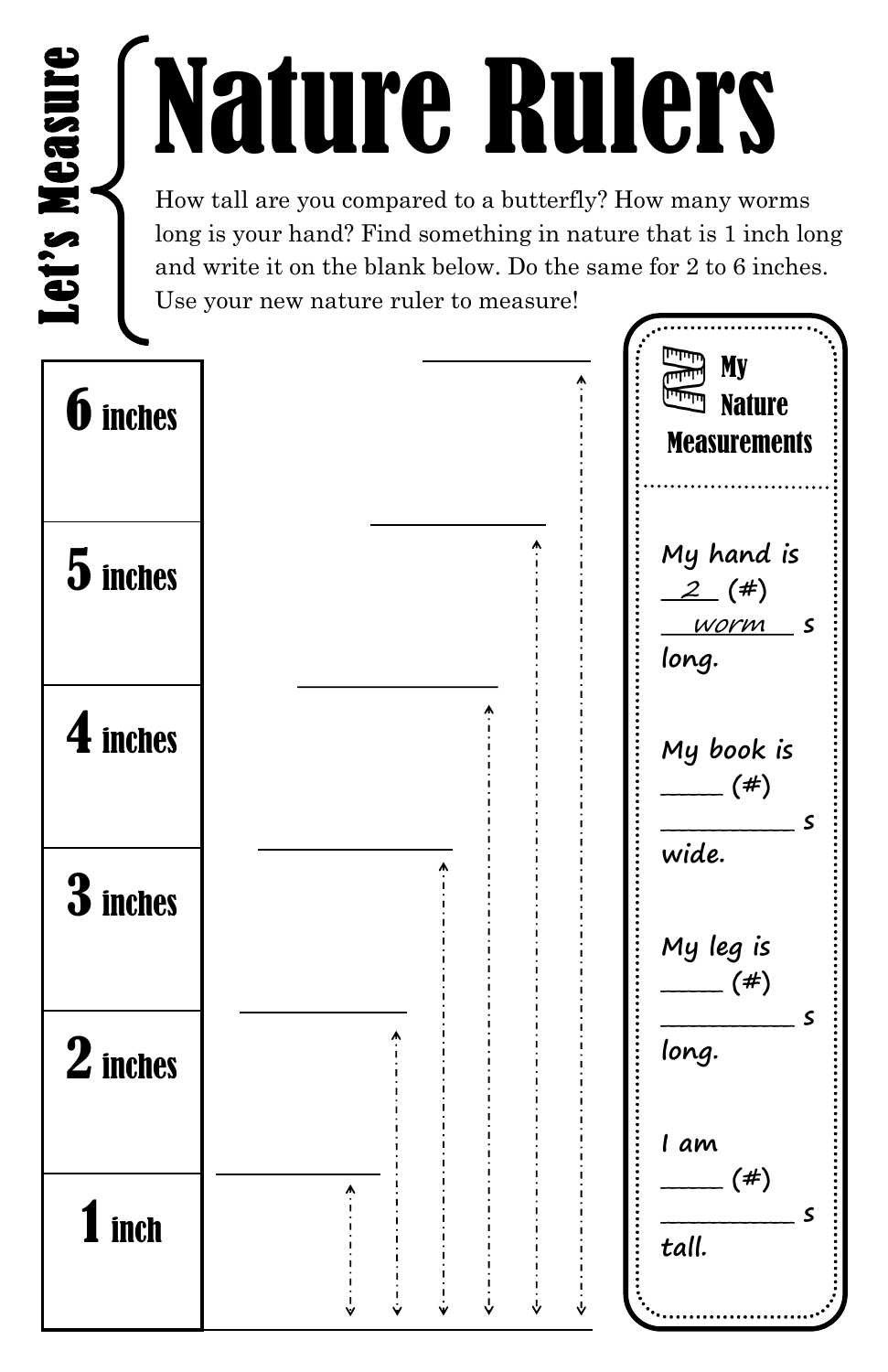| Let's Make an<br>are some special things to see and do? Where are<br>they located?<br>Draw an adventure map of your trip-you can use a<br>real map to help! | <b>WGDIUUTG MA</b>                                  |     | Think about a trip you have taken or would like to take. What |
|-------------------------------------------------------------------------------------------------------------------------------------------------------------|-----------------------------------------------------|-----|---------------------------------------------------------------|
| Your Route<br>TТ                                                                                                                                            | Here are some ideas for your map:<br>Places to Stop |     | Cool Rock Formations                                          |
| П<br>Roads                                                                                                                                                  | Towns                                               | l I | Animals                                                       |
| Rivers, Lakes, Beaches                                                                                                                                      | Trails                                              |     | Mountains                                                     |
| П<br>Parks                                                                                                                                                  | <b>Buildings</b>                                    |     | Trees                                                         |
|                                                                                                                                                             |                                                     |     |                                                               |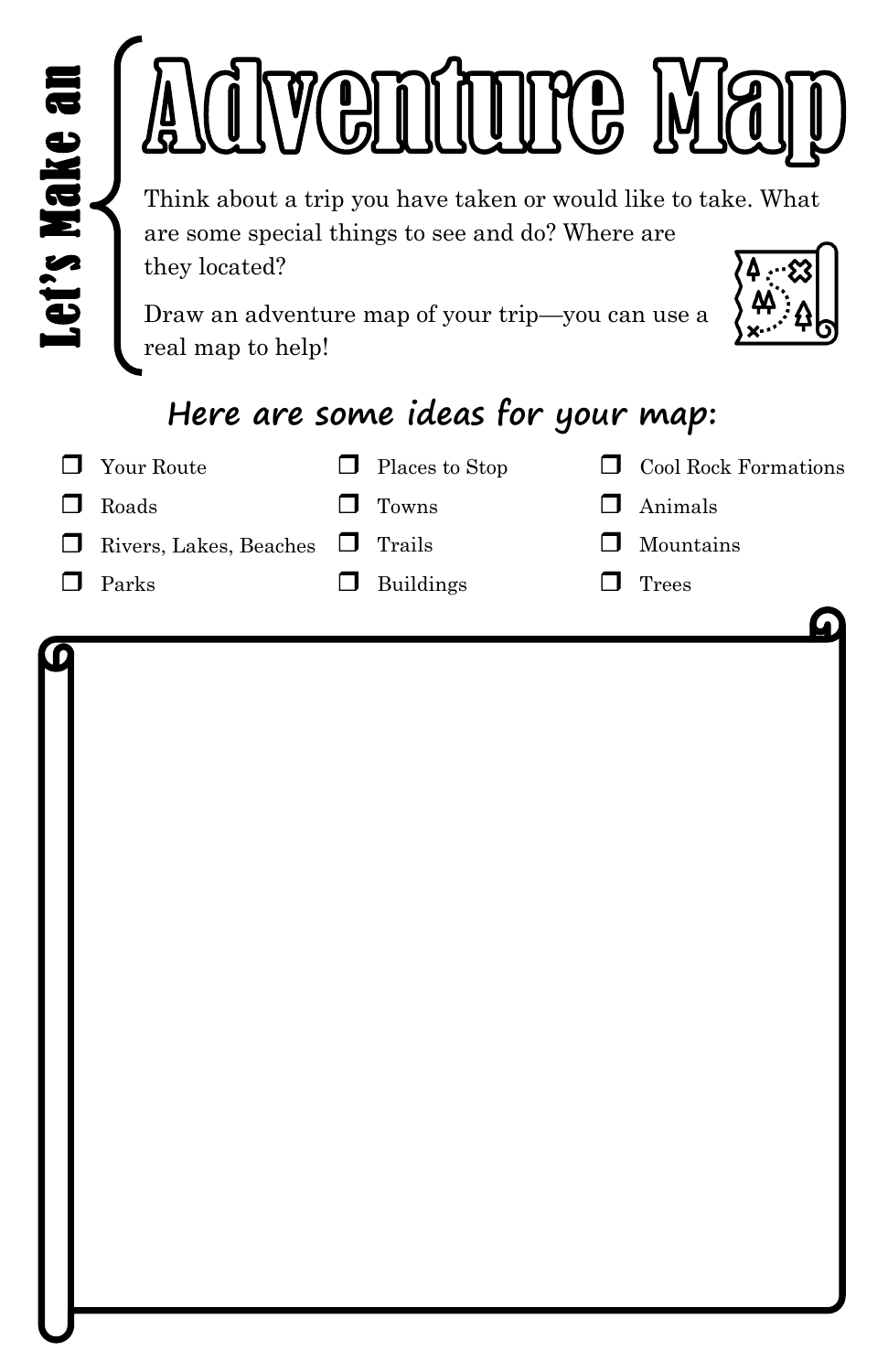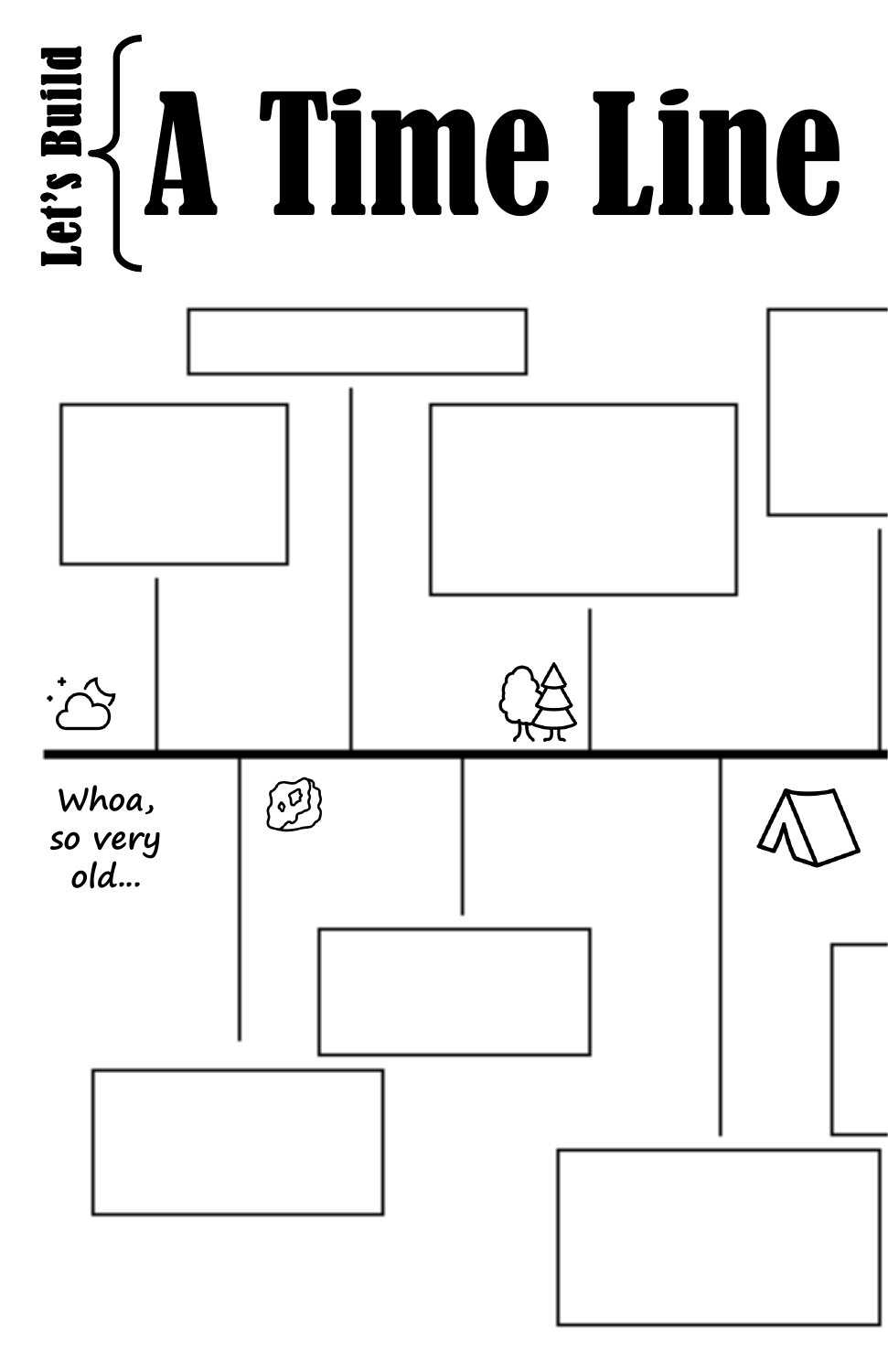Look at the world around you—how long has it all been here? That flower is pretty young. And that tree is definitely older. How old are those rocks? Everything in the sky? When was that building built? Where do you fit in?

Make your own timeline by listing the things you see in nature from oldest to youngest. Be sure to include yourself!

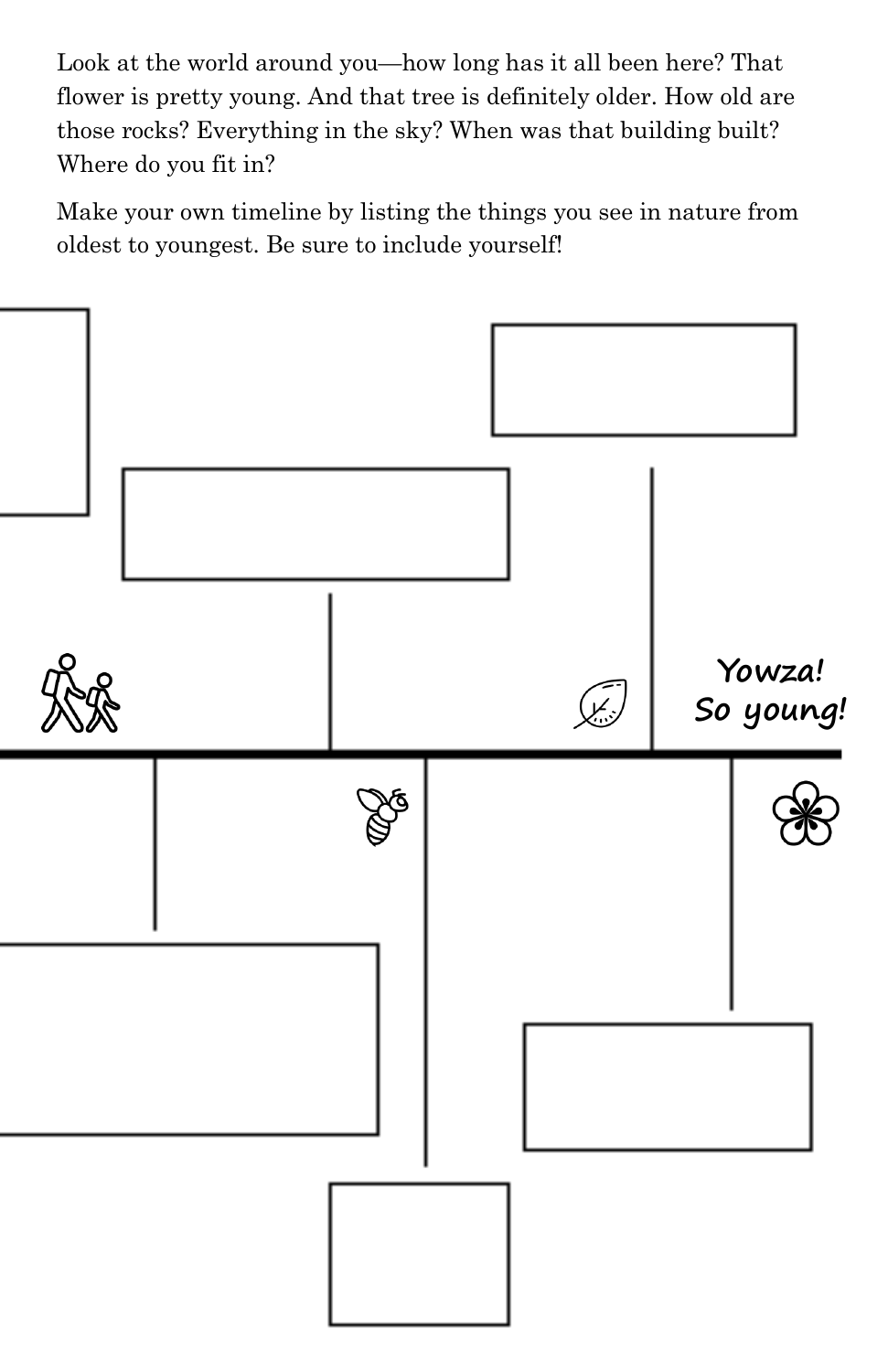## anno

Something magical happens every day when the sun goes down and blue skies fade to gold and pink, then to black.

Find a safe spot outside that you can visit any time of the day. Go sit there quietly for a few minutes during the day—make notes on what you observe. Then, go back after sun goes down, and do it again. What changes? What stays the same?

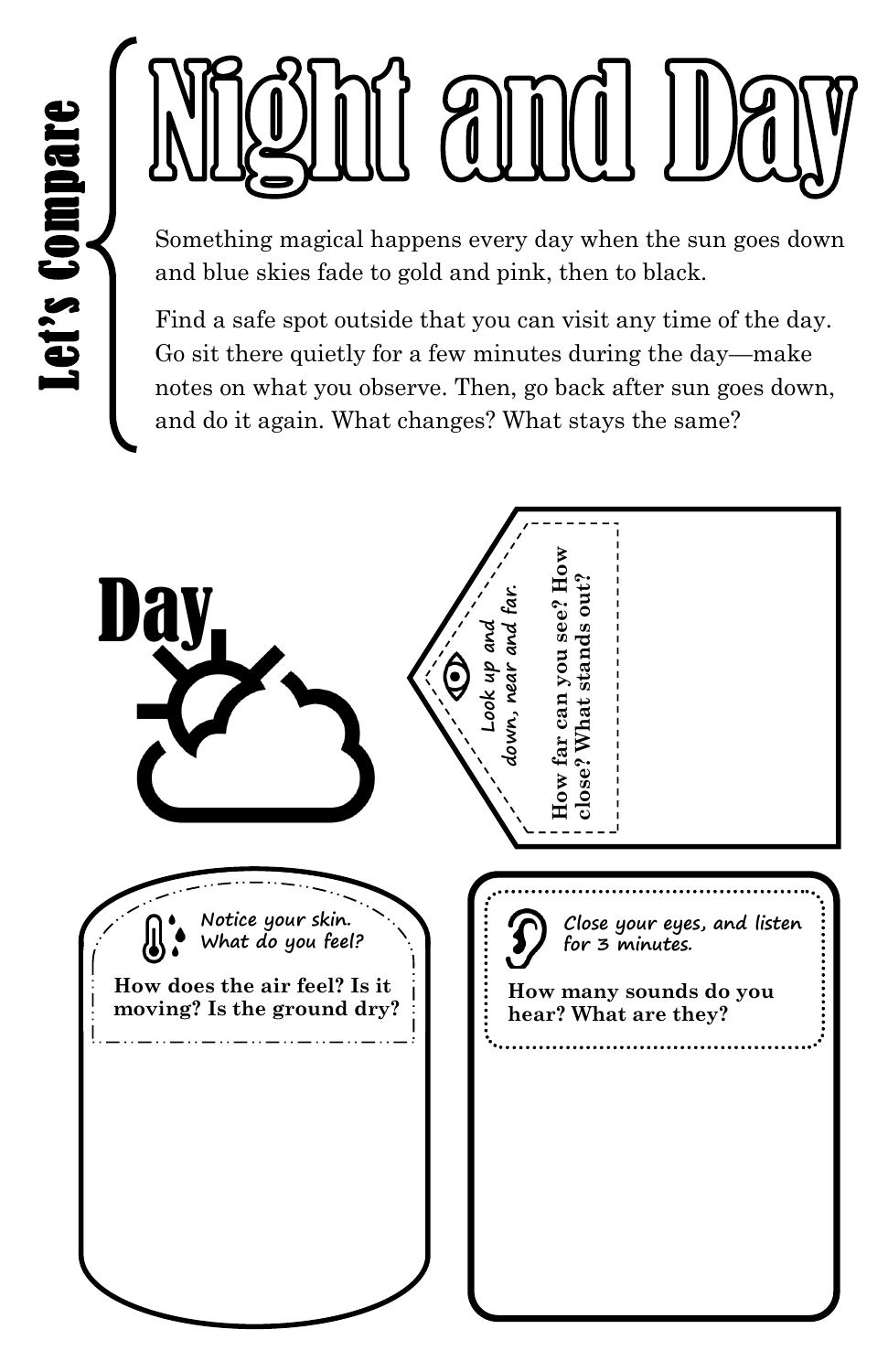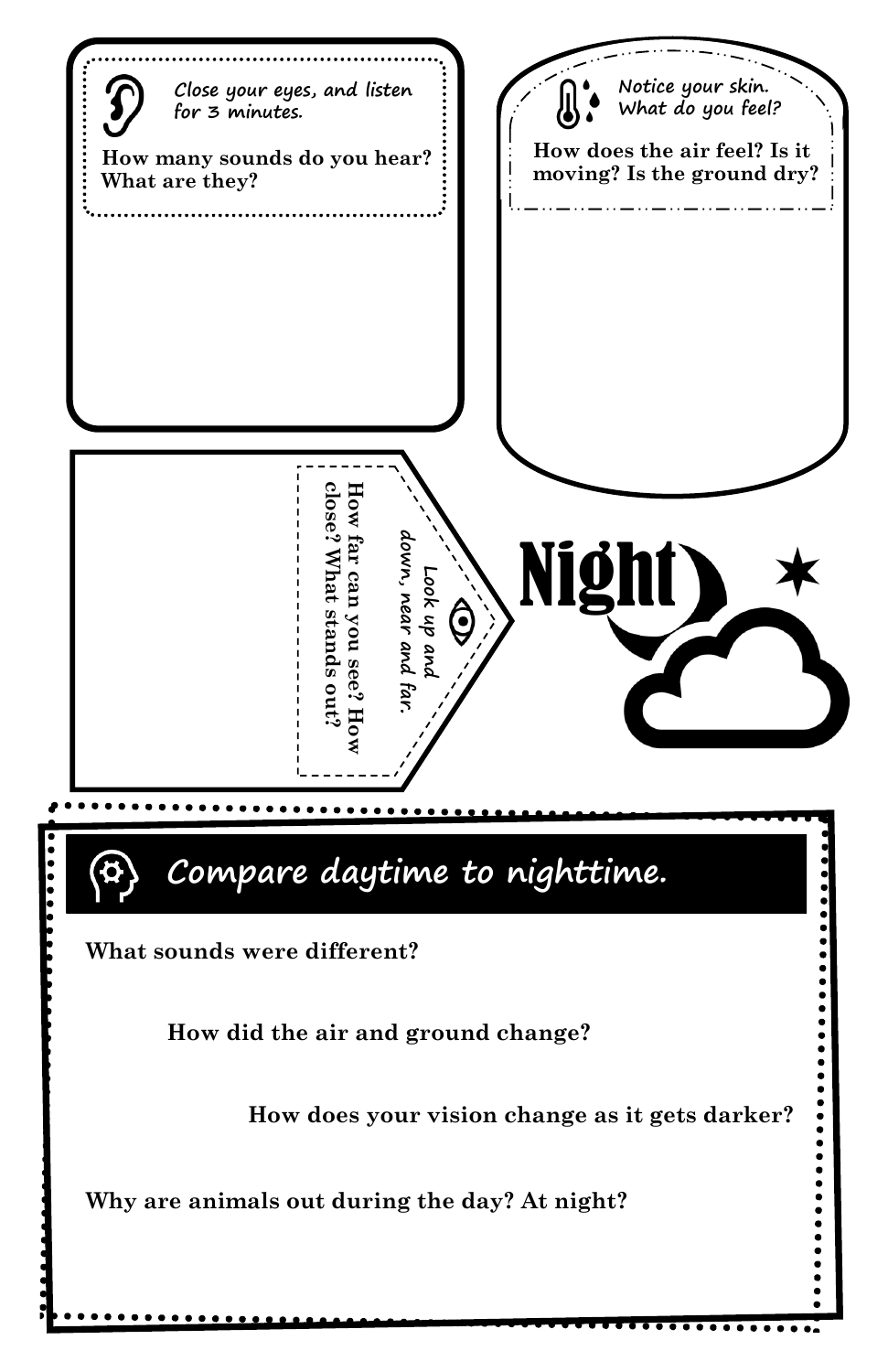# B I N G O

Let's Play

Animals live all around us. You might not see them, but each one leaves some sort of sign behind—a footprint, a feather, scat (poop), a hole in a tree . . .

Be an animal detective and find enough signs to complete a BINGO line! Please do not touch any animals, and leave everything where you found it.  $G^{\sigma}_{\sigma}$   $G^{\sigma}_{\sigma}$ 

| a feather                    | a spider                          | hole in a tree                    | sound from a<br>bug   | an animal<br>trail                    |
|------------------------------|-----------------------------------|-----------------------------------|-----------------------|---------------------------------------|
| sound from a<br>mammal       | an animal<br>track<br>(footprint) | a piece of fur                    | a wild animal         | something a<br>carnivore<br>would eat |
| a bird's nest                | a fish                            |                                   | a bone                | a seed                                |
| scat<br>(animal poop)        | an animal bed                     | plant that's<br>been chewed<br>on | a domestic<br>animal  | an insect<br>(6 legs)                 |
| camouflaged<br>animal or bug | a bird call                       | something a<br>fish would eat     | hole in the<br>ground | scratch marks<br>on a tree            |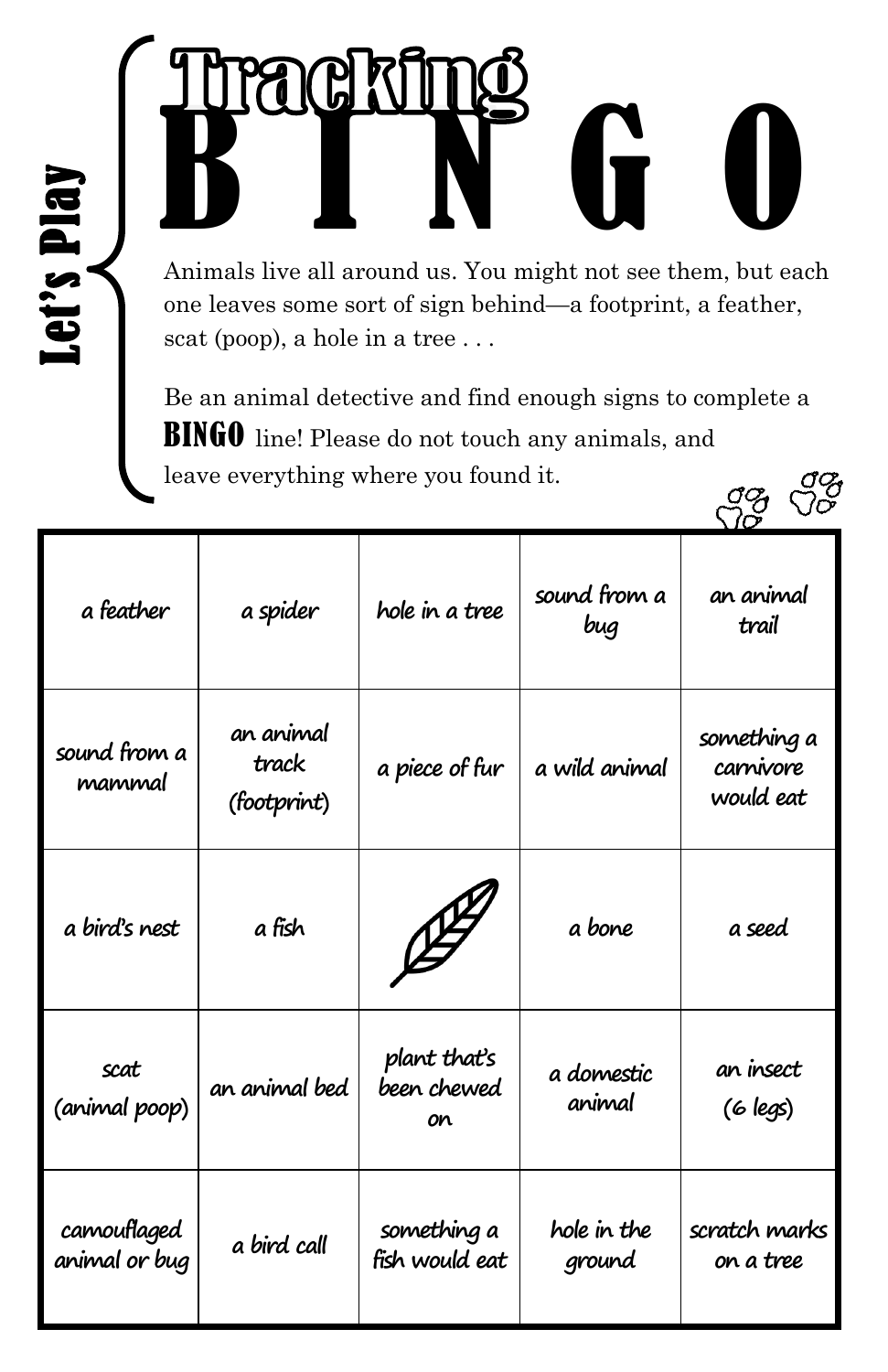## BSSCHUUS

You have probably heard of the 10 Essentials for wilderness survival. But what if you forget something? What could you use from nature if you lived in a time or place without a store?

Find an object from the natural world. How could it be useful? What in nature could you use for each of the  $10$  ESSCNIIAIS?